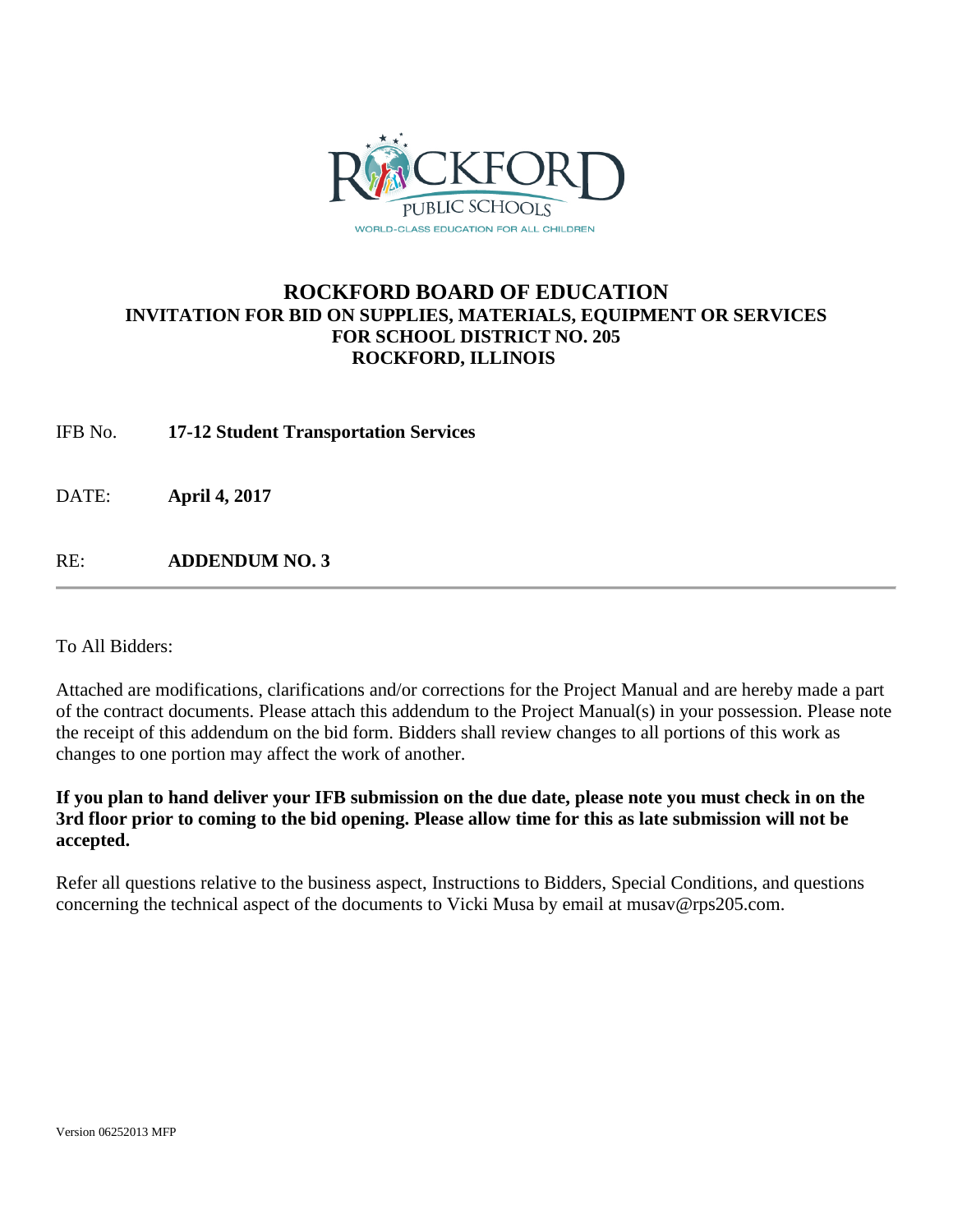- 1. Can you please provide this same information for bus aides, operations staff , mechanic staff, etc. Answer: bus aides (0), operations staff please see Page 41 of the original IFB, mechanic staff, etc. please see Addendum 2.
- 2. Page 39, item v. Field Trips During the 2015 2016 school year, the District provided transportation for 4,108 field trips. Can you confirm if this count of trips, hours, and miles includes all trips including athletic trips, and special education community based instruction trips? CBI's., etc.? Answer: All trips are included (miles and hours on page 39 of the IFB) and special education community based instruction trips are considered noon runs on page 39 of the IFB.
	- a. If this does not include athletic trips, can you please provide that information as well.
	- b. If this does not include community trips, can you please provide that information as well.
- 3. Regarding special needs transportation. If so, can you provide a high level briefing as the quantity of students and the medicine/procedures. Answer: Bus drivers or monitors are not to administer or perform medical procedures.
- 4. Do you incur any inclement weather days? Answer: Casmir Pulaski day is a built in inclement weather day. If not, Casmir Pulaski day would be considered a holiday. If so, how many can be taken before the days can be made up? Answer: All days are made up at the end of the year.
	- a. What has been the historical days for past few school years? Answer:  $1 3$  days
- 5. What computerized routing system do you use? Answer: Please see Addendum #1, question 16.
- 6. Regarding the fleet.
	- a. Do any of the district owned buses have air-conditioning and/or wheelchair lifts? If so can you specify the buses. Answer: No buses have air-conditioning and the 4 buses that have wheelchair lists are identified on the bus list supplied as part of Addendum #1 and Page 50 of the IFB.
	- b. Are there any other vehicles owned by the district used by transportation for daily routes such as mini-vans, SUV's, etc.? If so, can you please provide details about these units. Answer: There are no other vehicles used for daily routes not listed on Page 50 of the IFB.
	- c. Does the district have any outstanding bus leases or bus loans and payments? If so, please note. Answer: No. Does the district have any planned bus purchases budgeted? Answer: 26 buses are scheduled to be delivered/purchased by the end of June.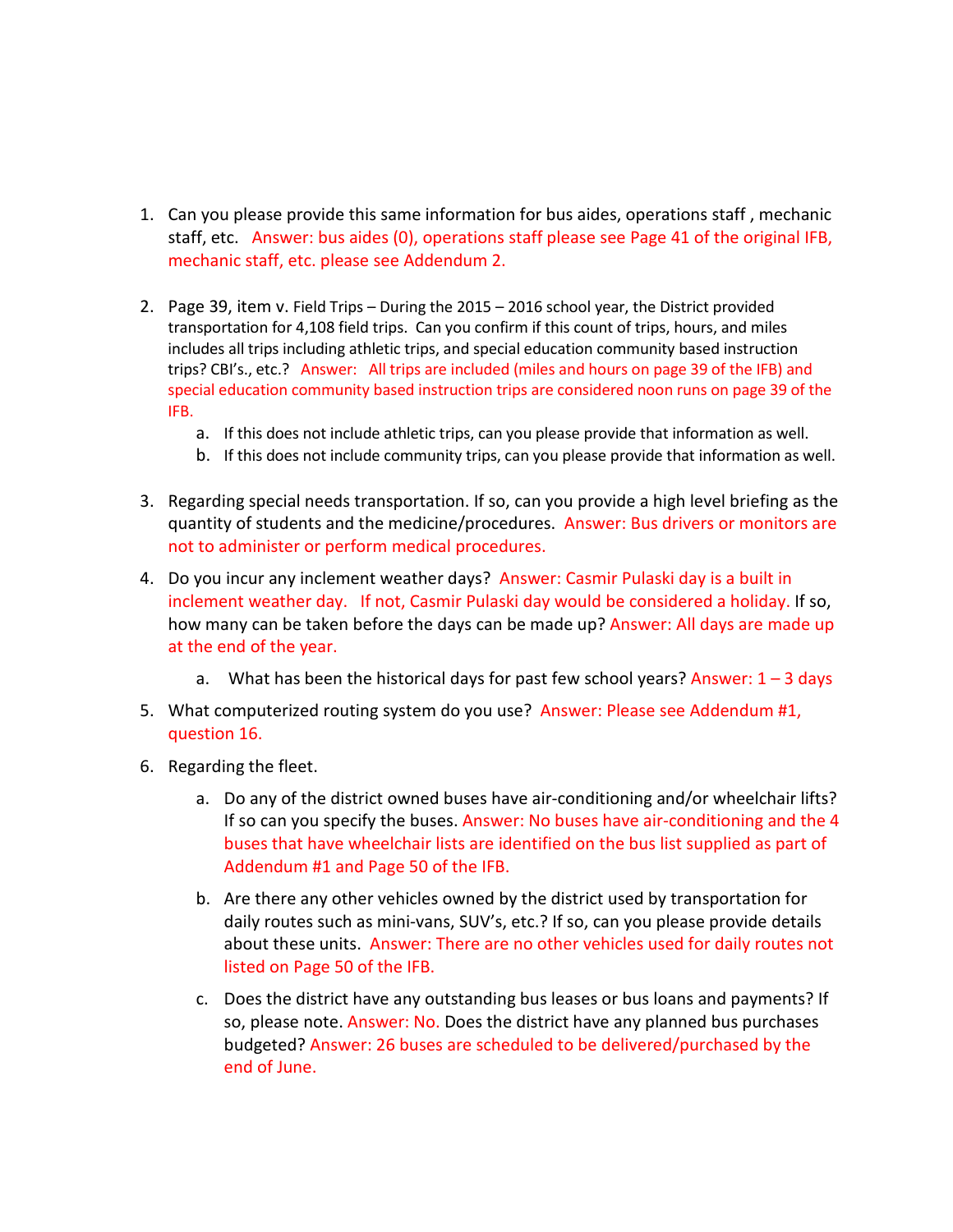- d. Are these budgeted out of capital funds or operating funds? Answer: These will be purchased from operating funds. Can you provide details as to the typical annual budget and the amount available for purchases. (E.g. trying to figure out if the capital budget will run out and at some point if you would want the contractor to provide buses). Answer: The annual budget for bus purchases depends on fund availability.
- e. What has been the district's typical vehicle replacement plan for age maximums? Answer: Currently the District is replacing 10% of the fleet per year.

## Additional Information Requested

- 1. Please provide the turn by turn route directions with stops, stop times, garage leave and return times, etc., sorted by bus, for all routes from the routing software. These should include garage leave and return times. You should be able to print to PDF for these. Answer: Hours and miles were provided in IFB on pages 78 – 88.
- 2. Please provide a copy of the transportation line item expenditure budget from 14-15, 15-16, and the budget for the 16-17 school years, preferably in Microsoft excel format.
	- a. Please be sure to include vehicle insurance, workers compensation, and IMRF contributions. Often these do not reside in the departmental budgets. However are costs that needs to be included when evaluating the transportation proposals.

## Answer: Not applicable.

- 3. A note indicating the number of gallons and cost of fuel by type paid for in the 14-15, 15-16, and the budget for the 16-17 school year. Answer: 14-15 diesel 566,534 gallons average cost \$2.43, propane 49,787 gallons average cost \$1.49, 15-16 diesel 555,380 gallons average cost \$1.61, and propane 54,864 gallons average cost \$1.25. Gallons used as of 3/1/2017 for the 16-17 school year is diesel 349,927 gallons average cost \$1.86, propane 39,608 gallons average cost \$1.18.
- 4. Please provide transportation claim and/or transportation reports submitted to the state for regarding the districts' transportation services for the 2013-14, 2014-15, and 2015-16 school year. Answer: Please see the original IFB.
- 5. Please complete the attached seniority spreadsheet electronically and return for the district employees servicing transportation.
	- a. Please provide a seniority list with seniority dates, pay rates, and benefits anticipated.
	- b. Please note if the employee is electing health benefits and the contribution amounts paid by the district and if any costs are paid for by the employee.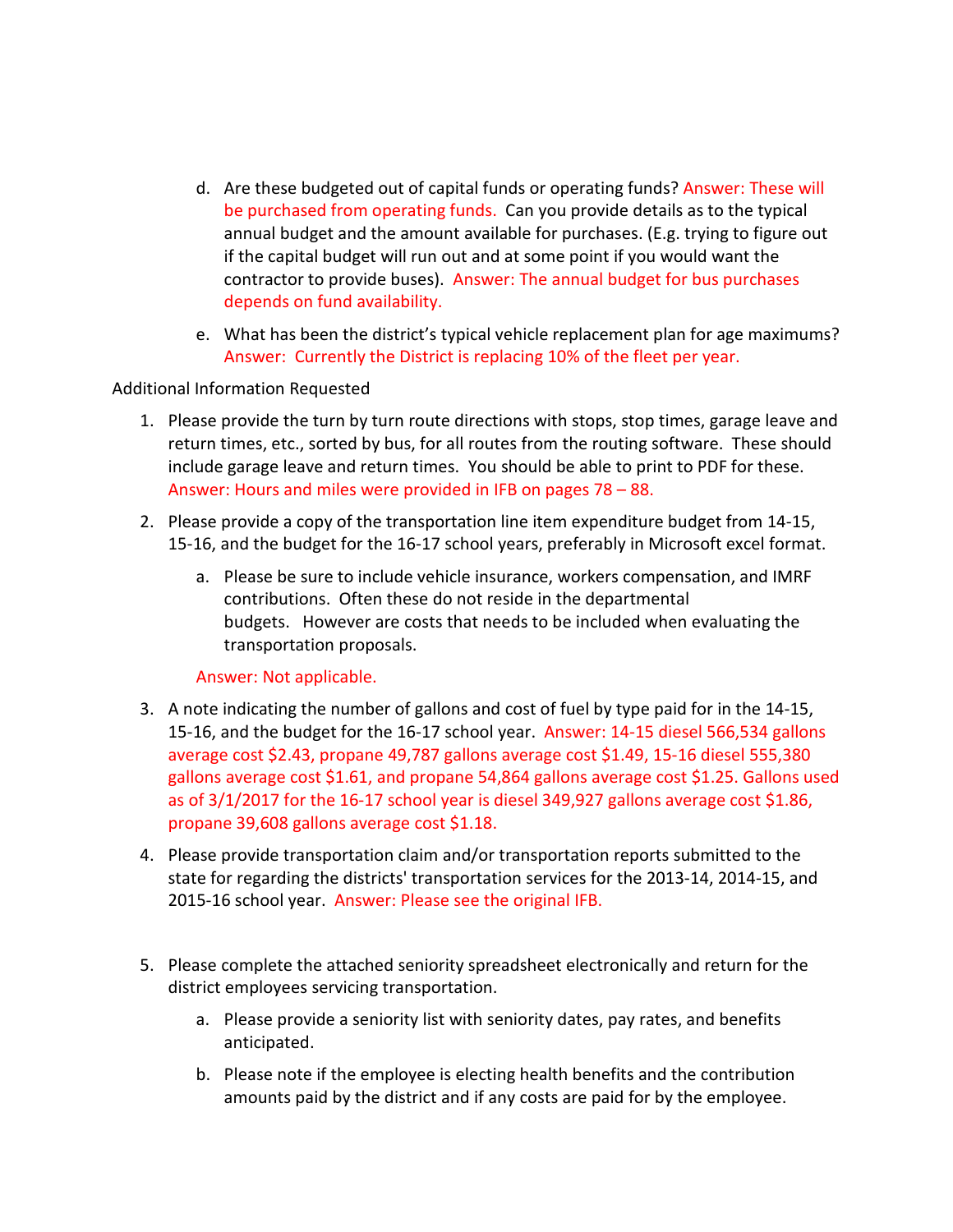- c. Please include all support staff employed related to transportation (management, maintenance, clerical, etc.). Please include salary, pay rate, paid days, and other benefits.
- d. Please include any allocations of staffing if partial staff from administration are devoting time to the transportation department.
- e. Please be sure to include the accrued sick days per employee.

Answer: This information has been previously provided in the IFB and addendum in other formats.

- 6. If trips are not in transportation budget:
	- a. Please provide a copy of the athletic transportation line item budgets for the current year and the past year.

Please provide a copy of the field trips line item budgets for the current year and the past year.

Answer: Not applicable.

- 7. Please provide details regarding the trip volume. Helpful information could be that you provide a spreadsheet with a detailed summary of the number of field trips and athletic trips operated, the number of hours for each trip, the number of miles for each trip, and the charge to the department using the service. Please provide for the previous school year and the service year to date. Answer: All trips are included in the IFB ( see miles and hours on page 39.
	- a. I have provided a sample trip listing named Trips List SAMPLE so you can see what data we would be looking for. Answer: This information has been previously provided in the IFB and addendum in other formats.
	- b. Can you please note any coach driven trips and/or if a district employed driver operated? Answer: None
	- c. Do you contract with any other carriers or providers for transportation? Answer: Motor coach trips are scheduled directly by the schools.
- 8. Can you please provide a summary of any planned building closures, building additions, bell time changes, and grade level/attendance changes for the buildings and the anticipated timing of the implementation.

Answer: 17-18 - King School will move to the Washington School location. No KDG students will be scheduled to Beyer School.  $6<sup>th</sup>$  grade Bilingual students will be housed at RESA instead of Eisenhower,  $9<sup>th</sup>$  grade Bilingual students will be housed at Jefferson instead of Guilford.